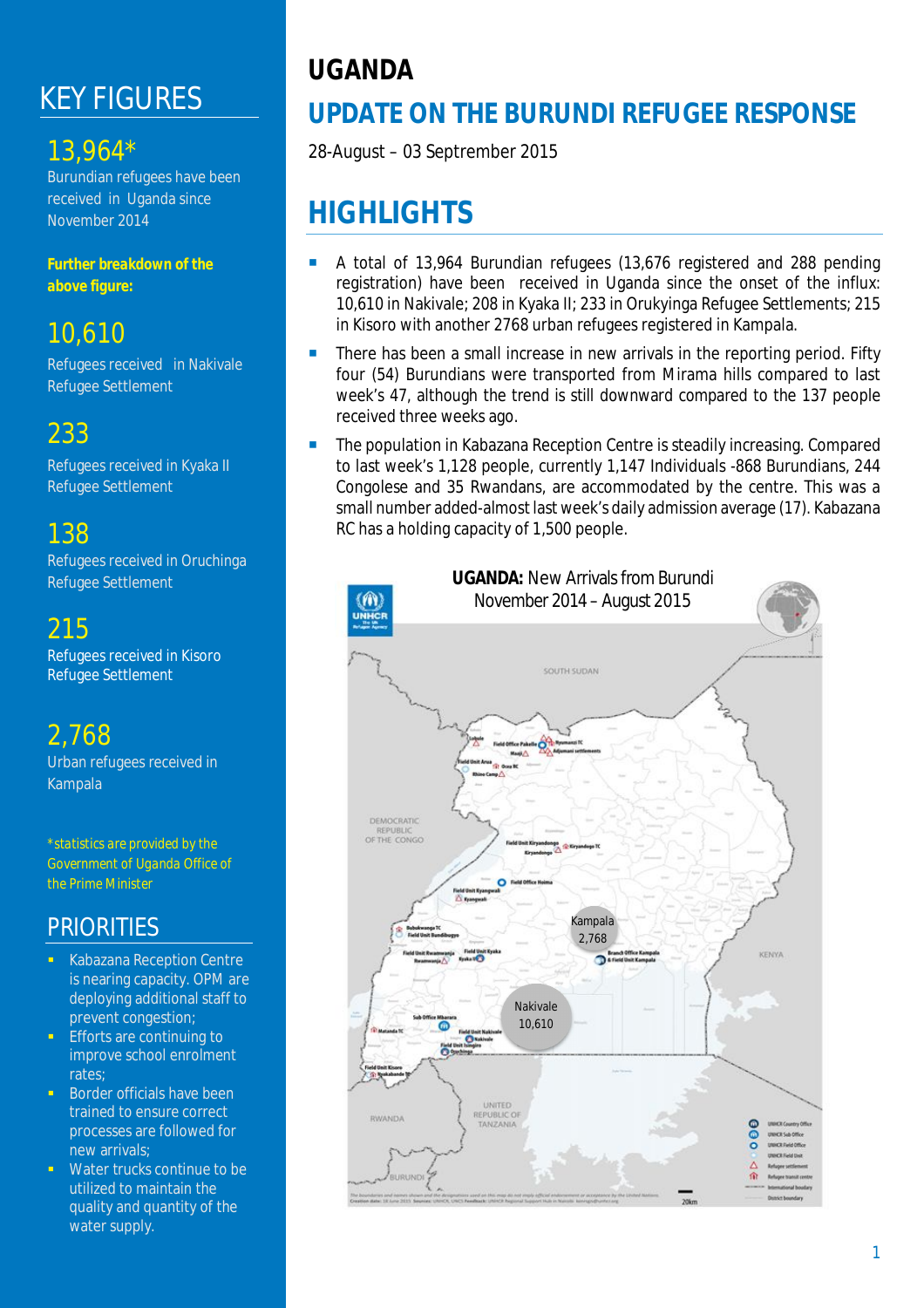## **UPDATE ON ACHIEVEMENTS**

### **Operational Context**

- A total of 54 Burundian refugees were transported from Mirama hills comprising of 32 males and 22 females out of which 40 were children. This is more than last week's 47 but less than the figure of two weeks ago (137).
- **There are currently 1,147 (581 females & 566 males) individuals residing at the Kabazana Reception Centre** comprising: 868 Burundians, 244 Congolese and 35 Rwandans. There is a slight increase of 19 individuals from last week. In a bid to improve on the hygiene conditions at the reception center, UNHCR met with ARC, who agreed to install large waste bins/containers, construct permanent structures for the health unit (waiting shade, shade for pregnant women), increase tap stands and hand washing facilities, plus an information desk and complaints box.

# **P**rotection

### **Achievements and challenges**

- In Nakivale, a total of 209 individuals (109HH) were registered by OPM. This is a drop from 525 refugees (294HH) registered last week and 388 individuals (193HH) two weeks ago. Still, it means that more Burundians will be relocated to free more space at the reception centre.
- **There was a joint border monitoring exercise (UNHCR, OPM, ARC and AIRD) to assess refugee reception at the border.** The mission covered Mirama hills, Kizinga and Kisenyi police posts. The main challenges reported by the border officials were: limited sanitation facilities, lack of accommodation for refugees at the border, shortage of water and food. The team observed that the nearest health facility is about 12 kilometers away from Mirama hills, which undermines timely medical attention, for those who need it. SOM program committed to support border officials for improved service delivery while the UNHCR Sub Office in Mbarara will provide a temporary shelter (tent), clean water and high energy biscuits for refugees at the border before they are picked.

### **People with Specific needs**

- A total of 59 (43 females and 16 males) persons with specific needs (PSNs) were identified by the inter-agency team (OPM, UNHCR, ARC, & MTI) at the Reception and Misiera B village in the on-going identification and verification exercise for PSNS among the newly arrived Burundian refugees. The exercise has already been completed in three villages of Kabahinda C and D and Misiera and a total of 177 PSNs identified. The exercise will be conducted in the other villages and is expected to be completed by 4th September.
- Eight PSNs, one visually impaired child and 11 separated children were identified at Kabazana Reception Centre during interagency headcount. All the persons were supported with core relief items and allocated separate accommodation for easy follow up and monitoring, before transfer to the settlement.

### **Child Protection**

 ARC placed twomale unaccompanied minors under foster care arrangement in Kabazana C village. They also identified another two (a boy and a girl) at Kabazana Reception Centre and conducted best interest assessments.

### **Sexual and Gender-Based Violence (SGBV)**

 ARC conducted focus group discussions on SGBV with men and women in Misiera and Nyarugugu villages where it was noted that women were afraid to report SGBV incidents. ARC committed to conduct more sensitization in the Burundian community to mitigate the situation.

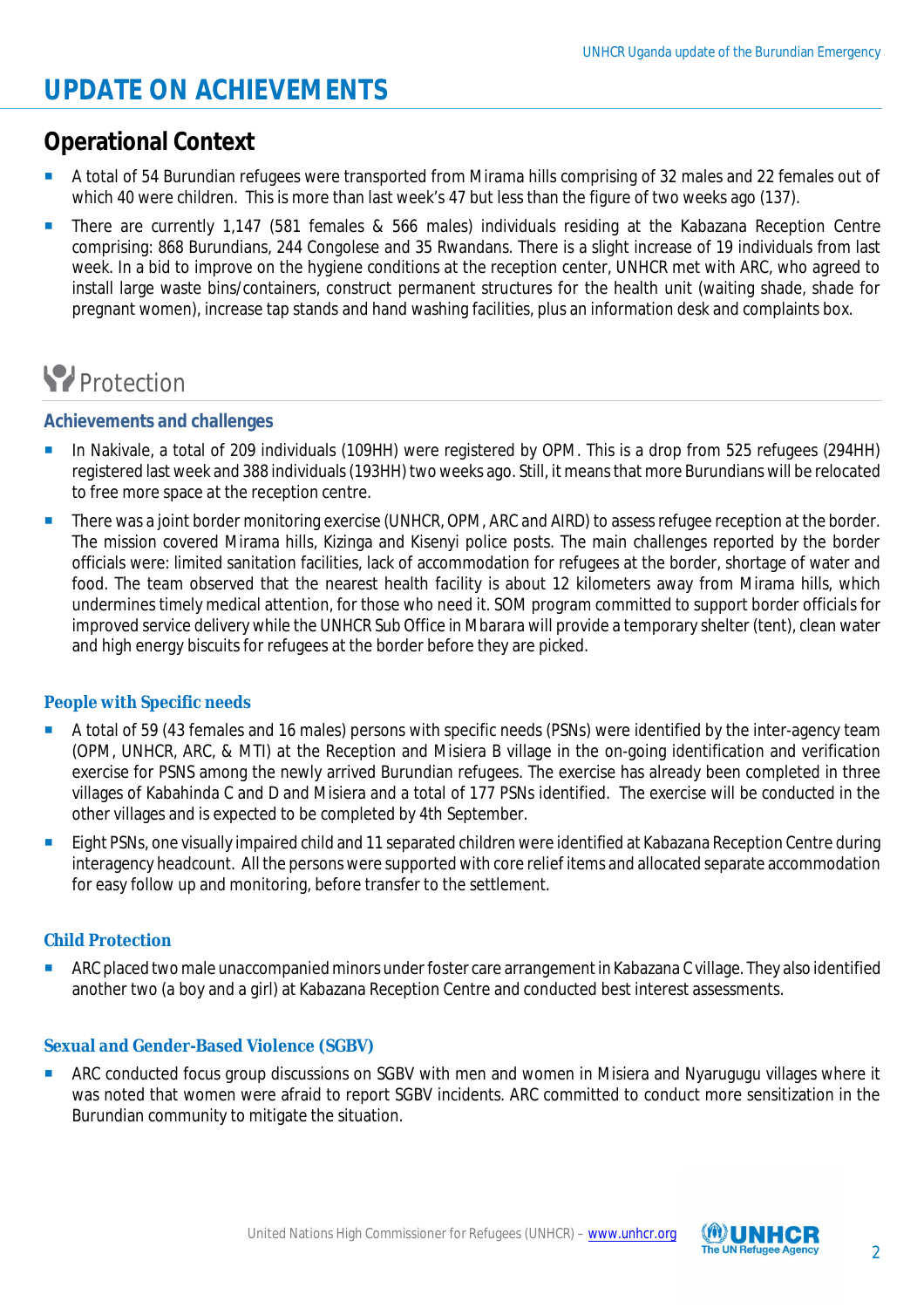### Education

### **Achievements and Impacts**

**Windle Trust Uganda, recruited an Education Project Assistant to support the Burundian emergency. The IP also** conducted two SGBV and health talks with children in Nakivale and Nyarugugu primary schools. The children were encouraged to report all cases related to SGBV to teachers.

### **Identified Needs and Remaining Gaps**

There are close to 200 children between 7-9 years in Misiera A and Kabahinda D villages who have not enrolled in the nearby Nakivale and Kabazana primary schools. The children and their parents sighted long distances (about 7kms) as reasons for not attending school. The recommended standard distance that school children can trek to school is not more than 5km.



### **Achievements and Impacts**

 Malaria cases seem to be on the increase at 21.1% as compared to 20% reported last week, up from 15% in the previous one. While nets have been distributed, there are some refugees who are using the nets for shelter construction. There is on-going sensitization through their mobile teams on the dangers of malaria and why it is important to correctly use provided ITNs.

### **Immunization**

 In Nakivale, a total of 348 children aged between 0-15yrs were vaccinated against measles and polio. They were also dewormed and given Vitamin A supplementation. Fourteen women also received Tetanus Toxide (TT) as part of routine antenatal care.

## Food Security and Nutrition

### **Achievements and Impacts**

 A total of 198 individuals were screened for malnutrition, upon which nine cases were found with moderate acute malnutrition. They were enrolled on the supplementary feeding program (SFP). Another three cases with severe acute malnutrition were enrolled in outpatient therapeutic programs. The three severe cases reported were all children less than 15yrs.

# **Water and Sanitation**

### **Achievements and Impacts**

- Water supply was steadily maintained at 420,000 litres through water trucking and pipeline distributions. UNHCR Sub Office Mbarara is scaling up water trucking to address f water supply to villages that are receiving less than the minimum standard of 15 l/p/d. The villages with water indicator gaps include Nyarugugu 12, Misiera B 14, Ngarama A 11.4, Nyakagando B 14, and Kabahinda C 14. 1 l/p/d
- Over two hundred households in Kabahinda D received 226 slabs and 650 treated logs for latrine construction while 242 Burundian refugees attended a hygiene education session conducted by village health teams at Nyarugugu village. The participants were taught how to install latrine slabs and poles.

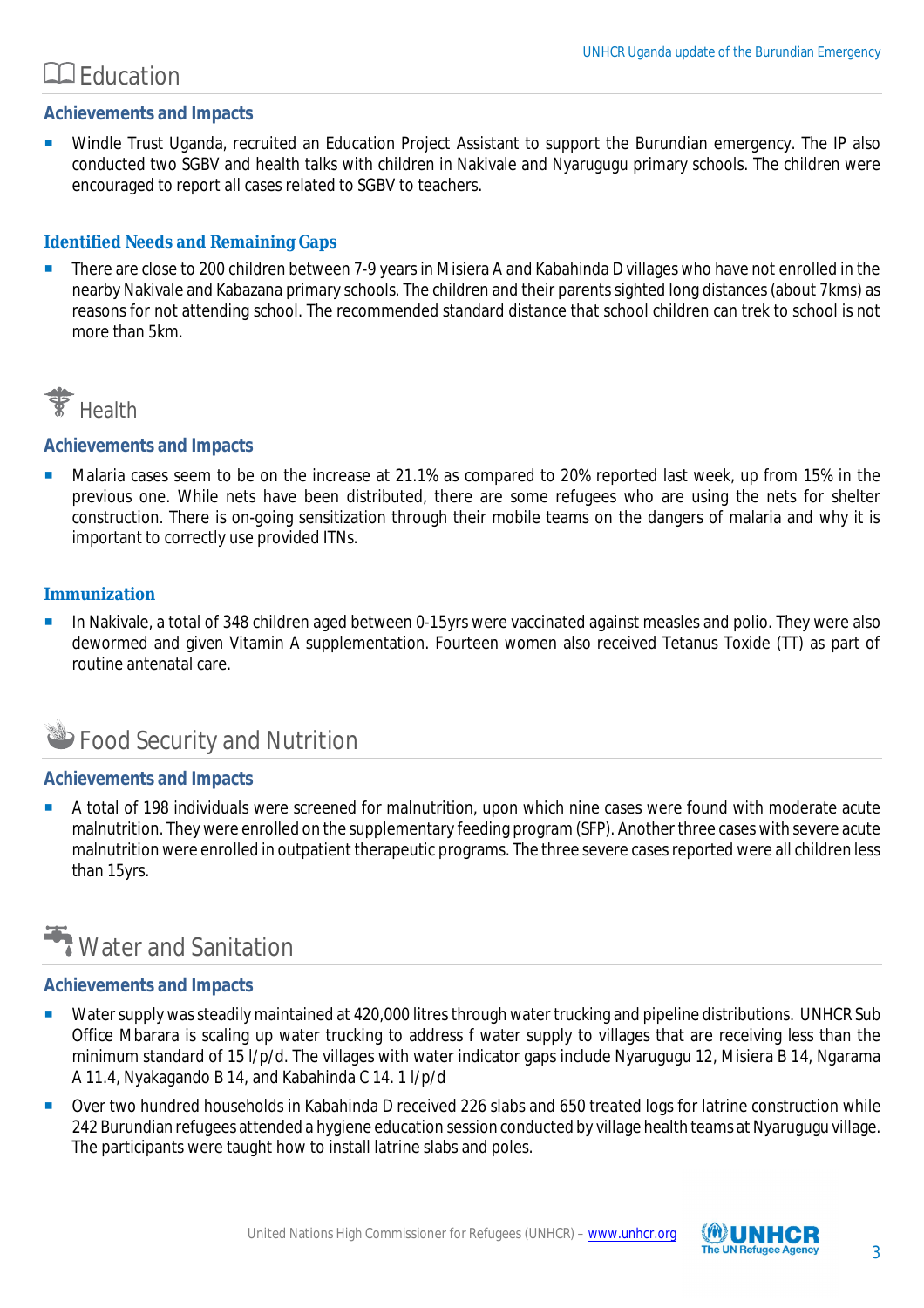### Shelter / Infrastructure

#### **Achievements and Impacts**

A total of 611 refugees (326 households) were settled in Kabazana A and Kyeibale B villages and served with core relief items.

#### **Livelihoods and Environment**

- OPM allocated land for cultivation to 94 Burundian households, who had been settled in Misiera A village but not given plots of land for cultivation.
- Over 120 refugees in Ngarama C and Kabahinda D participated in the sensitization and demonstration of making mud wood fuel saving stoves. The sensitization was aimed at minimizing use of firewood and also protecting the environment.

### **Working in partnership**

The Government of Uganda Office of the Prime Minister and UNHCR are assisted by:



#### **Contacts:**

Irene Edith Nabusoba, Senior External Relations Assistant, nabusoba@unhcr.org, Tel: +256 (0) 776 701176 Abdelrahman JABER, Associate Information Management Officer, Jaber@unhcr.org , Tel: +256 (0)772 701057

**Links:** Burundi regional portal - Twitter – UNHCR: Thousands continue to flee Burundi

United Nations High Commissioner for Refugees (UNHCR) – www.unhcr.org